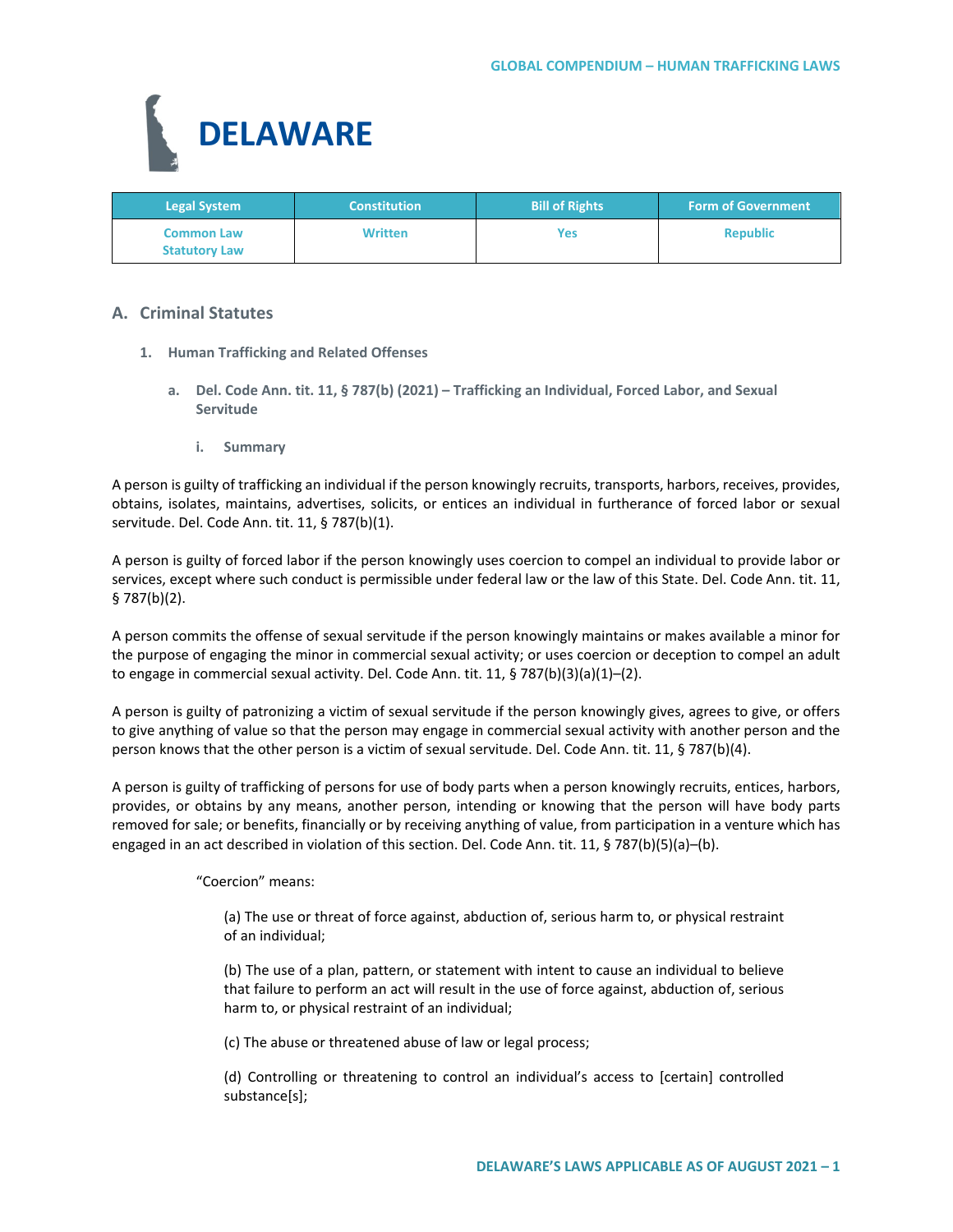(e) The destruction of, taking of, or the threat to destroy or take an individual's identification document or other property;

(f) Use of debt bondage;

(g) The use of an individual's physical, cognitive disability or mental impairment, where such impairment has substantial adverse effects on the individual's cognitive or volitional functions; or

(h) The commission of civil or criminal fraud. Del. Code Ann. tit. 11, § 787(a)(2).

"Commercial sexual activity" means any sexual activity for which anything of value is given, promised to, or received by any person. Del. Code Ann. tit. 11, § 787(a)(3).

"Debt bondage" means inducing an individual to provide:

(a) Commercial sexual activity in payment toward or satisfaction of a real or purported debt; or

(b) Labor or services in payment toward or satisfaction of a real or purported debt if:

(1) The reasonable value of the labor or services is not applied toward the liquidation of the debt; or

(2) The length of the labor or services is not limited and the nature of the labor or services is not defined. Del. Code Ann. tit. 11, § 787(a)(4).

"Forced labor or services" means activities with financial value, such as commercial sexual activity, that are "performed or provided by another person and are obtained or maintained through coercion as enumerated in paragraph (b)(1) of this section [trafficking an individual]." *See* Del. Code Ann. tit. 11, § 787(a)(5), (a)(8).

"Serious harm" means harm, whether physical or nonphysical, including psychological, economic, or reputational, to an individual which would compel a reasonable individual of the same background and in the same circumstances to perform or continue to perform labor or services or sexual activity to avoid incurring the harm. Del. Code Ann. tit. 11, § 787(a)(12).

**ii. Sentencing**

Trafficking an individual is a Class C felony unless the individual is a minor, in which case it is a Class B felony. Del. Code Ann. tit. 11, § 787(b)(1). The term of incarceration for a Class C felony is up to 15 years. Del. Code Ann. tit. 11, § 4205(b)(3). The term of incarceration for a Class B felony is fixed between two years to 25 years. Del. Code Ann. tit. 11, § 4205(b)(2).

Forced labor is a Class C felony unless the individual is a minor, in which case it is a Class B felony. Del. Code Ann. tit. 11, § 787(b)(2). The term of incarceration for a Class C felony is up to 15 years. Del. Code Ann. tit. 11, § 4205(b)(3). The term of incarceration for a Class B felony is fixed between two years to 25 years. Del. Code Ann. tit. 11, § 4205(b)(2).

Sexual servitude is a Class C felony unless the individual is a minor, in which case it is a Class B felony. Del. Code Ann. tit. 11, § 787(b)(3)(b). The term of incarceration for a Class C felony is up to 15 years. Del. Code Ann. tit. 11, § 4205(b)(3). The term of incarceration for a Class B felony is fixed between two years to 25 years. Del. Code Ann. tit. 11, § 4205(b)(2).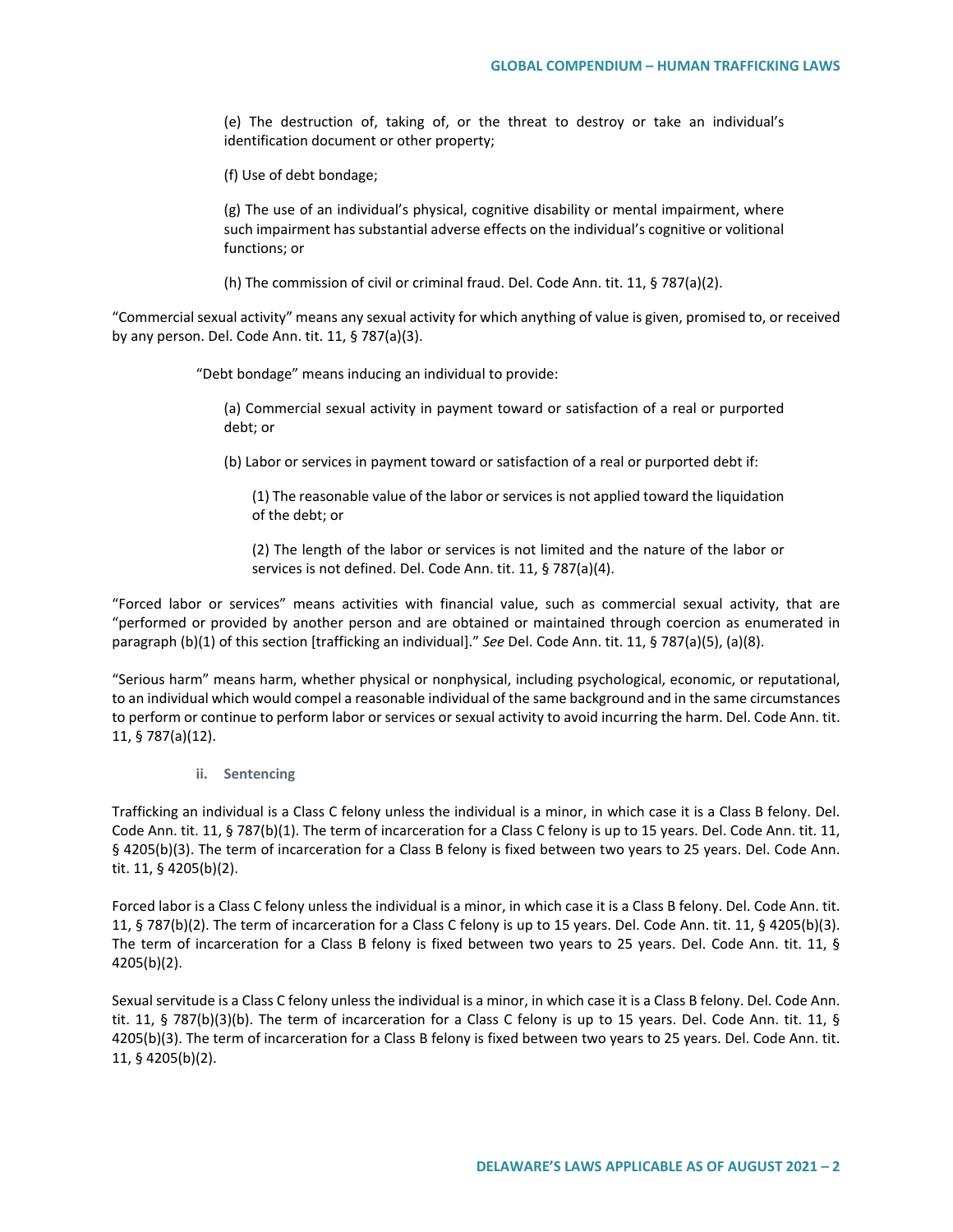Patronizing a victim of sexual servitude is a Class D felony unless the victim of sexual servitude is a minor, in which case it is a Class C felony. Del. Code Ann. tit. 11, § 787(b)(4). The term of incarceration for a Class D felony is up to eight years. Del. Code Ann. tit. 11, § 4205(b)(4). The term of incarceration for a Class C felony is up to 15 years. Del. Code Ann. tit. 11, § 4205(b)(3).

Trafficking of persons for use of body parts is a Class A felony. Del. Code Ann. tit. 11, § 787(b)(5). The term of incarceration for a Class A felony is between 15 years to life imprisonment. Del. Code Ann. tit. 11, § 4205(b)(1).

An aggravating circumstance during the commission of the offenses of trafficking of persons, forced labor, or sexual servitude occurs when the person recruited, enticed, or obtained the victim from a shelter designed to serve victims of human trafficking, victims of domestic violence, victims of sexual assault, runaway youth, foster children, or the homeless; or the person used or threatened use of force against, abduction of, serious harm to, or physical restraint of the victim. Del. Code Ann. tit. 11, § 787(6)(a)–(b). When such an aggravating circumstance is present, the classification of the offense is elevated by one felony grade higher than the underlying offense. Del. Code Ann. tit. 11, § 787(6).

Restitution is mandatory upon a conviction for trafficking an individual, forced labor, sexual servitude, patronizing a victim of sexual servitude, or trafficking of persons for use of body parts. The court's order of restitution shall include the greater of: (1) the gross income or value to the defendant of the victim's labor or services; or (2) the value of the victim's labor under the minimum wage and overtime provisions of the Fair Labor Standards Act (29 U.S.C. § 201 *et seq*.) or under state law, whichever is greater. Del. Code Ann. tit. 11, § 787(d).

**iii. Statute of Limitations**

Generally, felonies have a statute of limitations of five years, unless the crime is a Class A felony. *See* Del. Code Ann. tit. 11, § 205(a). Prosecutions for Class A felonies "may be commenced at any time." *See* Del. Code Ann. tit. 11, § 205(b).

Additionally, a prosecution for trafficking, forced labor, or sexual servitude of a minor victim, a crime that is otherwise defined as a "sexual offense," or any attempt to commit these crimes, may be commenced at any time. *See* Del. Code Ann. tit. 11, § 205(e). The definition of "sexual offense" includes trafficking an individual, forced labor, sexual servitude, sexual exploitation of a child, promoting prostitution in the second degree, and promoting prostitution in the first degree. Del. Code Ann. tit. 11, §§ 761(h), 1108, 1352, 1353.

## **b. Del. Code Ann. tit. 11, § 787(c) (2021) – Organizational Liability**

An organization may be prosecuted for trafficking, forced labor of an individual, or sexual servitude of an individual pursuant to Del. Code Ann. tit. 11, § 281. *See* Del. Code Ann. tit. 11, § 787(c)(1). The court may consider the severity of an organization's offense and order additional penalties, including: A fine of not more than USD 25,000 per offense; disgorgement of profit from the illegal activity; and debarment from state and local government contracts. *See* Del. Code Ann. tit. 11, § 787(c)(2).

## **c. Del. Code Ann. tit. 11, § 787(e) (2021) – Forfeiture**

On motion, the court shall order a person convicted of trafficking an individual, forced labor, or sexual servitude to forfeit any interest in real or personal property that was used or intended to be used to commit or facilitate the commission of the offense or that constitutes or derives from proceeds that the person obtained, directly or indirectly, as a result of the offense. Del. Code Ann. tit. 11, § 787(e)(1).

In any proceeding against real or personal property under this section, the owner may assert a defense, and has the burden of establishing, by a preponderance of the evidence, that the forfeiture is manifestly disproportional to the seriousness of the offense. Del. Code Ann. tit. 11, § 787(e)(2).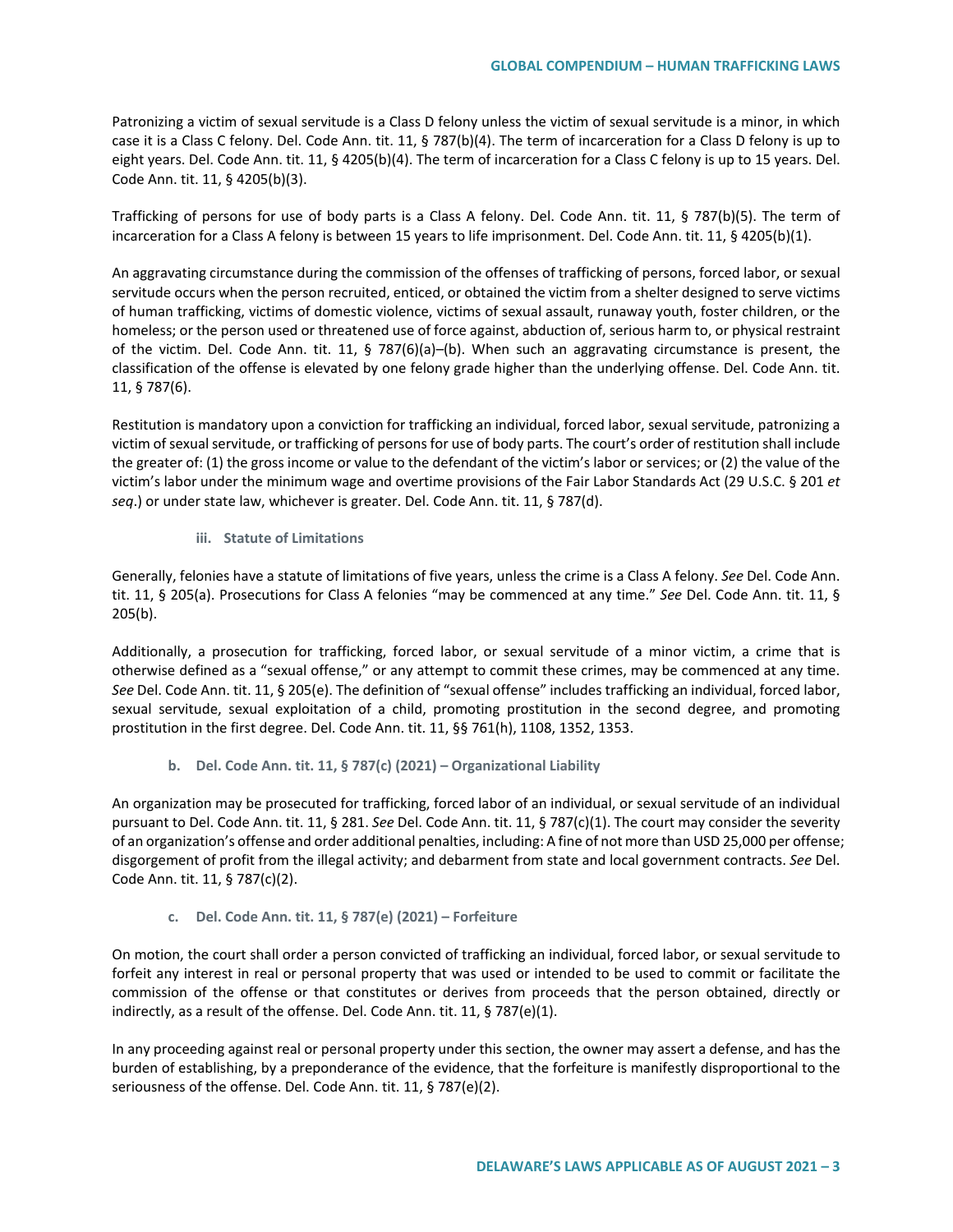Proceeds from the public sale or auction of property forfeited under this subsection must be distributed in the manner otherwise provided for the distribution of proceeds of judicial sales. Del. Code Ann. tit. 11, § 787(e)(3).

**d. Del. Code Ann. tit. 11, § 1502 (2016) – Organized Crime and Racketeering**

Delaware's racketeering statute includes human trafficking in its predicate acts. *See* Del. Code Ann. tit. 11, § 1502(9)(b)(12).

**e. Del. Code Ann. tit. 11, § 787(h) (2021) – Defense to Charge of Prostitution or Loitering**

An individual charged with prostitution or loitering committed as a direct result of being a victim of human trafficking may assert as an affirmative defense that the individual is a victim of human trafficking. Del. Code Ann. tit. 11, § 787(h).

**f. Del. Code Ann. tit. 11, § 787(g) (2021) – Special Provisions Regarding Minors**

A minor who has engaged in commercial sexual activity is presumed to be a neglected or abused child. Whenever a police officer has probable cause to believe that a minor has engaged in commercial sexual activity, the police officer shall make an immediate report to the Department of Services for Children, Youth and Their Families. Del. Code Ann. tit. 11, § 787(g)(1).

A juvenile charged with prostitution or loitering may file a motion to stay the juvenile delinquency proceedings and to receive specialized services. The charges may be abandoned after one year if the juvenile substantially complies with required services. *See* Del. Code Ann. tit. 11, § 787(g)(2).

- **2. Online Child Sexual Exploitation and Child Pornography Offenses**
- Del. Code Ann. tit. 11, § 1108 Sexual Exploitation of a Child
- Del. Code Ann. tit. 11, § 1109 Dealing in Child Pornography
- Del. Code Ann. tit. 11, § 1111 Possession of Child Pornography
- Del. Code Ann. tit. 11, § 1112A Sexual Solicitation of a Child
- Del. Code Ann. tit. 11, § 1112B Promoting Sexual Solicitation of a Child
	- **3. Del. Code Ann. tit. 11, § 4121 (2015) – Sex Offender Registration Act**

With limited exceptions, a person adjudicated guilty of a "sex offense" must register as a sex offender. Sexual servitude, patronizing a victim of sexual servitude, sexual exploitation of a child, and possessing or dealing in child pornography are "sex offenses" for registration purposes. *See* Del. Code Ann. tit. 11, § 4121.

#### **B. Civil Liability Statutes**

- **1. Del. Code Ann. tit. 11, § 787(i) (2021) – Civil Lawsuit**
	- **a. Summary**

A victim of trafficking, forced labor, or sexual servitude may bring a civil lawsuit against a person who commits an offense. *See* Del. Code Ann. tit. 11, § 787(i)(1).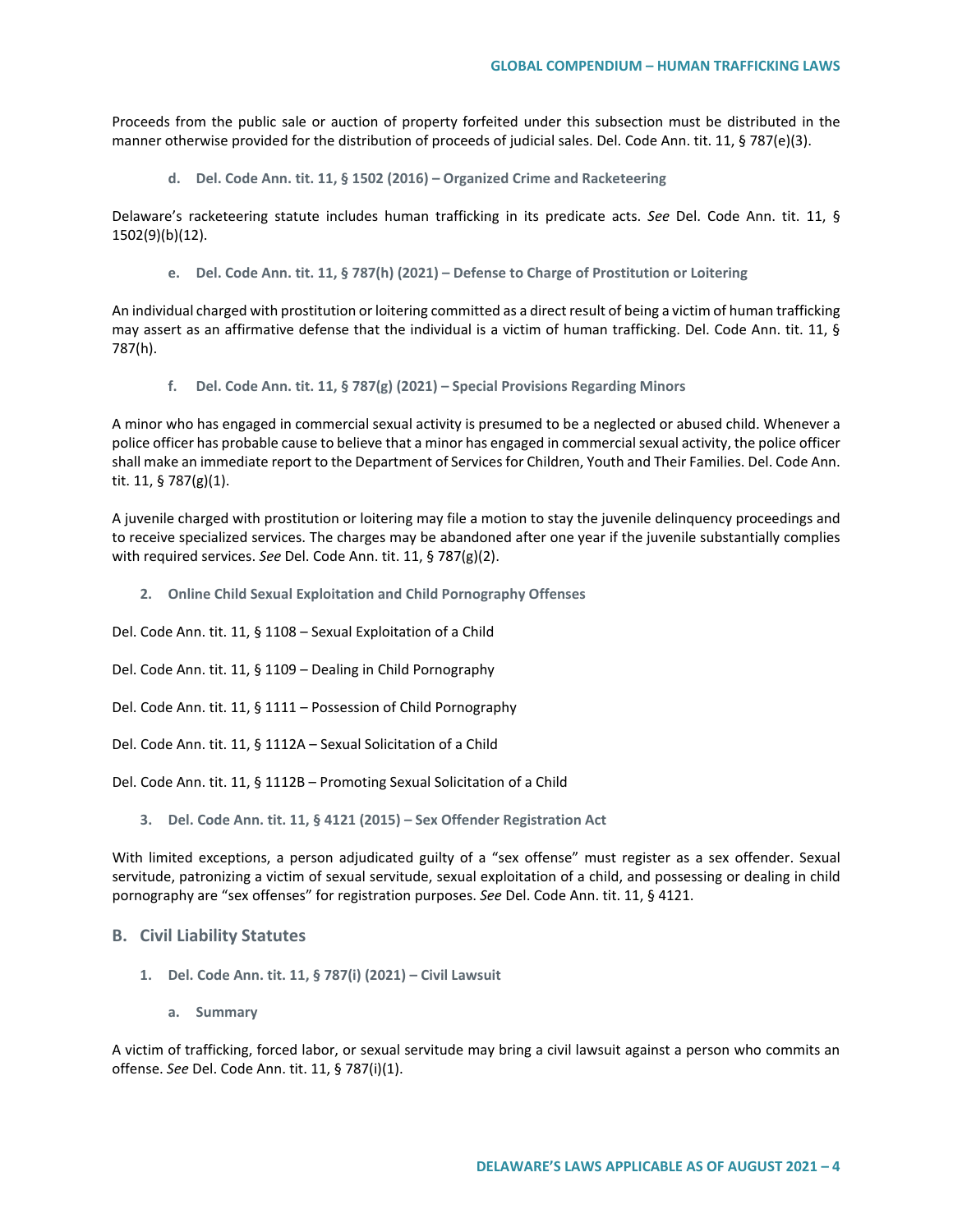This provision does not preclude any other remedy available to the victim under federal law or Delaware law. Del. Code Ann. tit. 11, § 787(i)(5).

**b. Damages and Other Relief**

A victim may receive compensatory damages, punitive damages, injunctive relief, and any other appropriate relief. Del. Code Ann. tit. 11, § 787(i)(1). The court shall award a prevailing victim reasonable attorney's fees and costs, including reasonable fees for expert witnesses. Del. Code Ann. tit. 11, § 787(i)(2). Damages awarded to the victim under this subsection for an item must be offset by any restitution paid to the victim for the same item. Del. Code Ann. tit. 11, § 787(i)(4).

**c. Statute of Limitations**

A victim's lawsuit against the perpetrator has a statute of limitations of five years after the later of the date on which the victim was freed from the trafficking situation or attained 18 years of age. *See* Del. Code Ann. tit. 11, § 787(i)(3).

- **C. Additional Statutes Specific to Human Trafficking**
	- **1. Del. Code Ann. tit. 11, § 787(j) (2021) – Application for Pardon and Petition to Expunge; Motion to Vacate Conviction and Expunge Record**

A person arrested or convicted of any crime except a violent felony, committed as a direct result of being a victim of human trafficking, may file an application for a pardon, a petition requesting expungement of the criminal record, and a motion to vacate the judgment of conviction. *See* Del. Code Ann. tit. 11, § 787 (j)(1).

**2. Del. Code Ann. tit. 11, § 787(k) (2021) – Human Trafficking Interagency [Coordinating] Council**

The Human Trafficking Coordinating Council was reestablished as the Human Trafficking Interagency Coordinating Council. The Council shall, among other things, develop a comprehensive plan to provide victims of human trafficking with services; effectuate coordination between agencies, departments, and the courts with victims of human trafficking; collect and evaluate data on human trafficking in the state; promote public awareness about human trafficking, victim remedies and services, and trafficking prevention; create a public-awareness sign that contains the Delaware and National Human Trafficking Resource Center hotline information; and coordinate training on human trafficking prevention and victim services for state and local employees who may have recurring contact with victims or perpetrators. *See* Del. Code Ann. tit. 11, § 787(k).

**3. Del. Code Ann. tit. 11, § 787(m) (2021) – Eligibility for Services**

Victims of human trafficking and minors engaged in commercial sexual activity are eligible for state benefits and services regardless of immigration status. *See* Del. Code Ann. tit. 11, § 787(m).

**4. Del. Code Ann. tit. 11, § 787(l) (2021) – Display of Public Awareness Sign; Penalty for Failure to Display**

The Delaware Department of Transportation shall display a human trafficking public-awareness sign in every transportation station, rest area, and welcome center in the state which is open to the public. Del. Code Ann. tit. 11, § 787(l)(1). The sign shall be displayed at locations designated by the Council in a place that is clearly conspicuous and visible to employees. The Council shall approve a list of locations on an annual basis. Del. Code Ann. tit. 11, § 787(l)(2). The Delaware Department of Labor shall impose a fine of USD 300 per violation on an employer that knowingly fails to comply. Del. Code Ann. tit. 11, § 787(l)(3).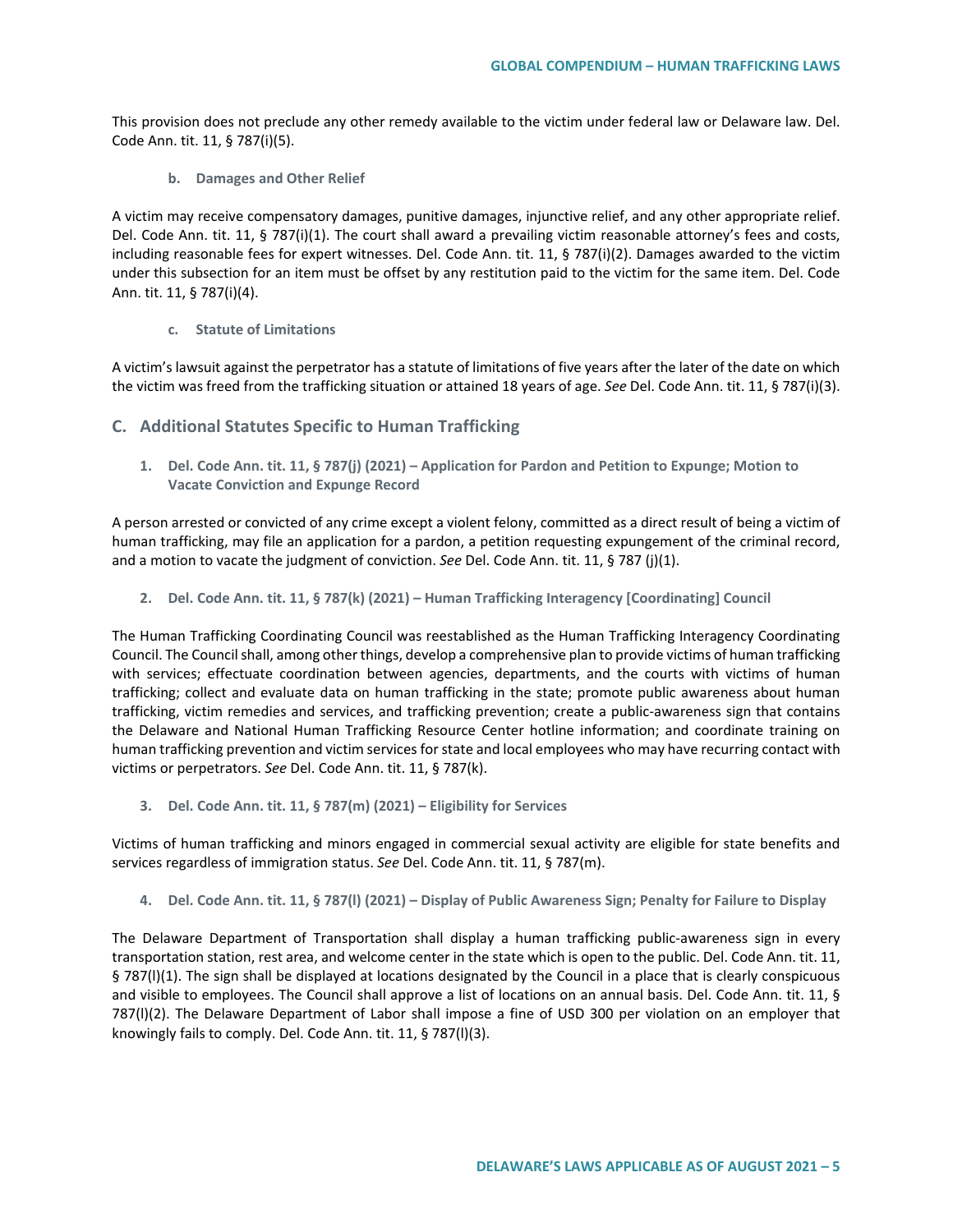**5. Del. Code Ann. tit. 19, § 911 (1995) – Minimum Wage Act – Remedies of Employees**

An employee who receives less than the full amount of wages owed may bring a civil lawsuit to recover unpaid wages. An employee is also entitled to recover costs and attorney's fees. The Department of Labor may also bring a lawsuit on behalf of affected employees to recover unpaid wages. *See* Del. Code Ann. tit. 19, § 911. Employers that violate the Act may be subject to additional civil penalties. *See* Del. Code Ann. tit. 19, § 910.

More information can be found at[: https://dia.delawareworks.com/labor-law/wage-payment.php.](https://dia.delawareworks.com/labor-law/wage-payment.php)

## **D. Significant Cases**

No significant cases regarding Delaware's human trafficking statutes were found.

**E. Academic Research/Papers**

No academic research or papers were found regarding Delaware's human trafficking statutes.

## **F. Resources**

Delaware Attorney General – Human Trafficking: <https://attorneygeneral.delaware.gov/human-trafficking/>

- Delaware Health and Social Services Human Trafficking Interagency Coordinating Council: <https://dhss.delaware.gov/dhss/admin/humantrafinteragcouncil.html>
- Delaware Human Trafficking Interagency Coordinating Council, *Report on Actions and Recommendations on Human Trafficking in Delaware* (Sept. 2018): [https://dhss.delaware.gov/dhss/admin/files/humantraffic\\_102018.pdf](https://dhss.delaware.gov/dhss/admin/files/humantraffic_102018.pdf)
- National Human Trafficking Hotline (Delaware): <https://humantraffickinghotline.org/state/delaware>

Shared Hope International, Delaware Report Card (2019): [http://sharedhope.org/PICframe9/reportcards/PIC\\_RC\\_2019\\_DE.pdf](http://sharedhope.org/PICframe9/reportcards/PIC_RC_2019_DE.pdf)

- Shared Hope International, Delaware Analysis and Recommendations (2019): [http://sharedhope.org/PICframe9/analysis/PIC\\_AR\\_2019\\_DE.pdf](http://sharedhope.org/PICframe9/analysis/PIC_AR_2019_DE.pdf)
- U.S. Department of Health & Human Services, *Delaware: Efforts to Combat Human Trafficking* (2017): [https://www.acf.hhs.gov/sites/default/files/documents/otip/delaware\\_profile\\_efforts\\_to\\_combat\\_huma](https://www.acf.hhs.gov/sites/default/files/documents/otip/delaware_profile_efforts_to_combat_human_trafficking.pdf) [n\\_trafficking.pdf](https://www.acf.hhs.gov/sites/default/files/documents/otip/delaware_profile_efforts_to_combat_human_trafficking.pdf)

**Disclaimer:** The codes, laws, and other information cited in this summary may not contain the most recent versions of such information and provide certain information available as of the month and year cited at the bottom of each page. We make no warranties or guarantees about the accuracy, completeness, or adequacy of the information contained in this summary or the information linked to in this summary. Please check official sources.

This summary should not be construed as legal advice on any specific facts or circumstances. The contents are intended only for general information purposes and may not be quoted or referred to in any other publication or